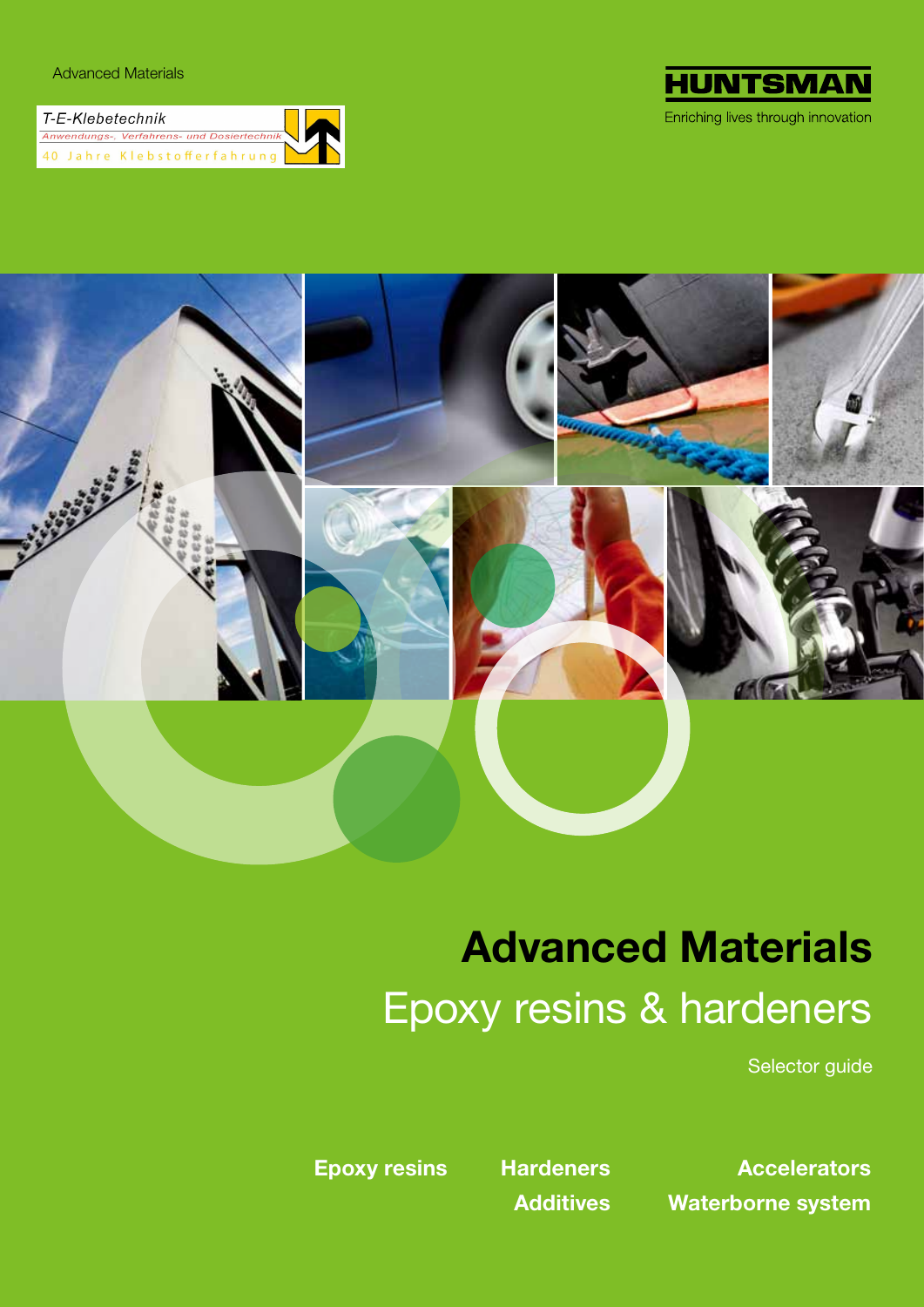

| <b>Epoxy resins</b>      | $P.1 - 3$  |
|--------------------------|------------|
| <b>Hardeners</b>         | $P.4 - 5$  |
| <b>Accelerators</b>      | <b>P.6</b> |
| <b>Additives</b>         | <b>P.6</b> |
| <b>Waterborne system</b> | P.7        |

## **About Huntsman**

Huntsman is a global manufacturer and marketer of differentiated chemicals. Its operating companies manufacture products for a variety of global industries, including chemicals, plastics, automotive, aviation, textiles, footwear, paints and coatings, construction, technology, agriculture, health care, detergent, personal care, furniture, appliances and packaging. Originally known for pioneering innovations in packaging and, later, for rapid and integrated growth in petrochemicals, Huntsman today has more than 12,000 employees and operates from multiple locations worldwide. The Company had 2011 revenues of over \$11 billion.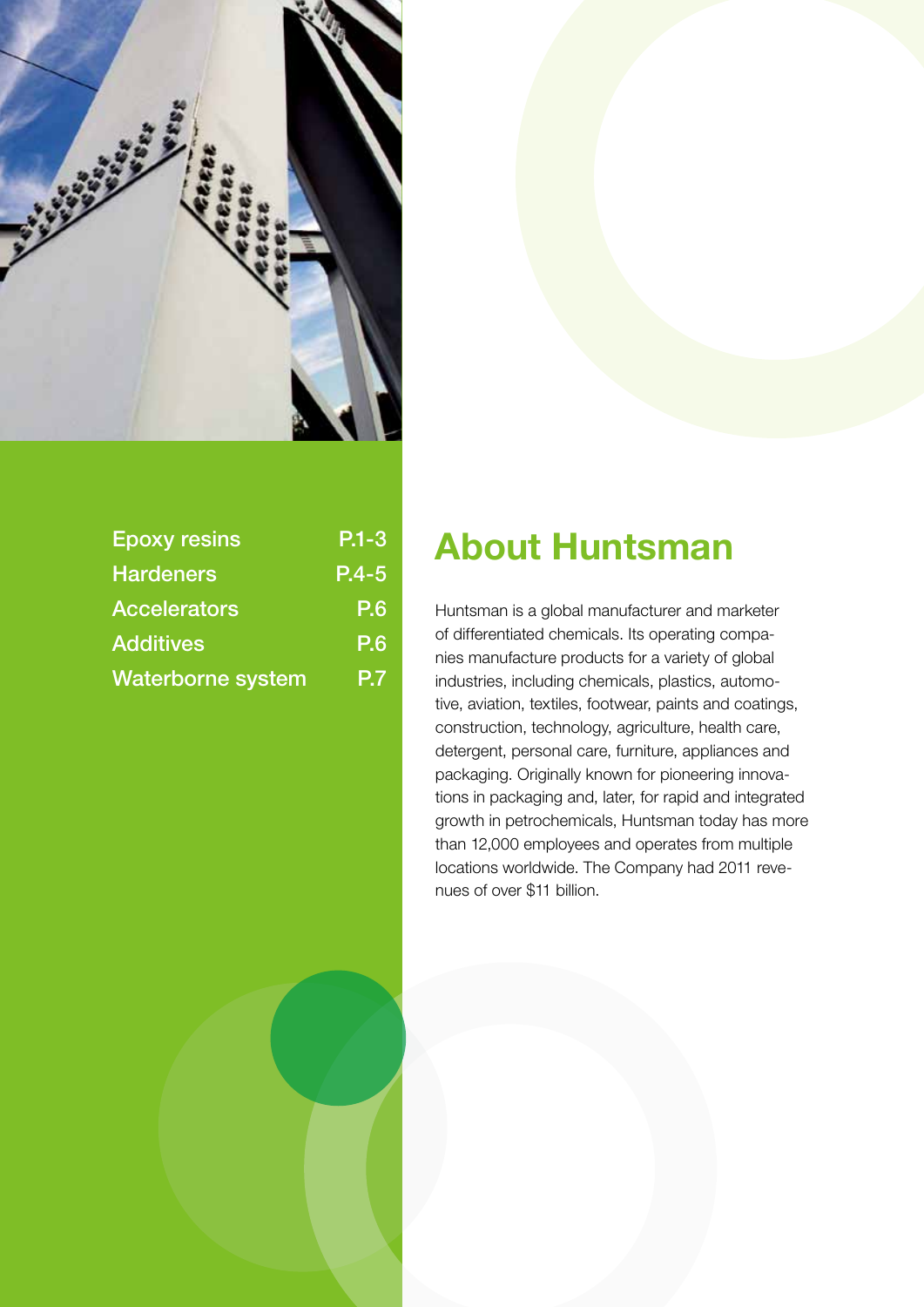## **Epoxy resins**

### Basic liquid epoxy resins • Araldite® / Tactix® / Quatrex®

| Product                   | Epoxy index<br>[Eq/kg] | Epoxy equiv.<br>[g/Eq] | Viscosity at 25°C<br>[mPa s] | Colour<br>[Gardner] | Flash point<br>[°C] | <b>Comments/Applications</b>                                                                                                                        |
|---------------------------|------------------------|------------------------|------------------------------|---------------------|---------------------|-----------------------------------------------------------------------------------------------------------------------------------------------------|
| GY 250                    | 5.30-5.45              | 183-189                | 10,000-12,000                | $\leq$ 2            | $\geq$ 200          | General purpose high viscosity unmodified basic liquid epoxy resin based on bisphenol-A.                                                            |
| GY 9708-3                 | $5.20 - 5.50$          | 182-192                | 11,000-14,000                | $\leq$ 1            | $\geq$ 200          | General purpose high viscosity unmodified basic liquid epoxy resin based on bisphenol-A.                                                            |
| GY 6010                   | 5.20-5.50              | 182-192                | 11,000-14,000                | $\leq$ 1            | $\geq$ 200          | General purpose high viscosity unmodified basic liquid epoxy resin based on bisphenol-A.                                                            |
| GY 280                    | $3.57 - 4.45$          | 225-280                | 450-700 <sup>1</sup>         | $\leq 3^{1}$        | $\geq 100$          | Semi-solid epoxy resin based on bisphenol-A for high solid corrosion protective coatings.                                                           |
| GY 2600                   | 5.29-5.43              | 185-189                | 12,000-14,000                | $\leq$ 2            | $\geq$ 200          | High purity bisphenol-A based epoxy resin for CED application, low hydrolyzable chlorine content (200-300 ppm).                                     |
| Quatrex <sup>®</sup> 1010 | $5.26 - 5.50$          | 182-190                | 11,000-14,000                |                     |                     | High purity bisphenol-A based epoxy resin, very low hydrolyzable chlorine content (< 200 ppm).                                                      |
| MY 790-1                  | 5.70-5.90              | 169-175                | 4,000-5,500                  |                     | $>200$              | High purity bisphenol-A based epoxy resin, extremely low total chlorine content (about 700 ppm) and hydrolyzable chlorine<br>content $(< 200$ ppm). |
| Tactix <sup>®</sup> 123   | 5.68-5.80              | 172-176                | 4,400-5,600                  |                     |                     | Very low viscosity bisphenol-A based epoxy resin for applications such as filament winding.                                                         |
| CY 179                    | $7.0 - 7.6$            | 131-143                | 350-450                      | $\leq$ 1            | 118                 | Low viscosity cycloaliphatic epoxy resin for outdoor applications.                                                                                  |
| CY 184                    | $5.80 - 6.10$          | 164-173                | 700-900                      | ٠                   | $\geq 169$          | Low viscosity cycloaliphatic epoxy resin for outdoor applications.                                                                                  |

1) being semi-solid, this is determined with a 70% solution in butylcarbitol

### Basic solid epoxy resins • Araldite®

| Product   | Epoxy index<br>[Eq/kg] | Epoxy equiv.<br>[g/Eq] | Viscosity at 25°C<br>[mPa s] | Colour<br>[Gardner] | Softening point<br>[°C] | <b>Comments/Applications</b>                                                                                                                                                                                                                                                                                                                |
|-----------|------------------------|------------------------|------------------------------|---------------------|-------------------------|---------------------------------------------------------------------------------------------------------------------------------------------------------------------------------------------------------------------------------------------------------------------------------------------------------------------------------------------|
| GT 7071   | 1.90-2.00              | 500-525                | 200-250                      | $\leq$ 1            | 77-82                   | Standard basic type-1 resin for corrosion protective coatings.                                                                                                                                                                                                                                                                              |
| GT 7072   | 1.68-1.75              | 570-595                | 280-340                      | $\leq 1$            | 82-90                   | Standard basic type-2 resin for high flow powder coating or corrosion protective coatings.                                                                                                                                                                                                                                                  |
| GT 7004   | 1.33-1.40              | 715-750                | 500-600                      | $\leq$ 1            | $95 - 101$              | General purpose type 3 <sup>1/2</sup> epoxy resin for hybrid and straight epoxy powder coatings with high storage stability and good<br>overall properties.                                                                                                                                                                                 |
| GT 6084-2 | $1.12 - 1.20$          | 833-890                | 550-700                      | $\leq$ 2            | 99-105                  | Type 4 epoxy resin for functional applications, with outstanding flexibility and storage stability. In very hot climates,<br>improving the storage stability of decorative powder coatings.                                                                                                                                                 |
| GT 6097   | $0.53 - 0.59$          | 1,695-1,885            | 1,800-2,600                  | $\leq$ 1            | 120-132                 | Standard type 7 epoxy resin for packaging and coil coating application when combined with phenol-formaldehyde or<br>amino resins. Coatings show excellent chemical resistance and flexibility.                                                                                                                                              |
| GT 6099   | $0.34 - 0.42$          | 2,380-2,940            | 5,000-10,000                 | $\leq$ 2            | 143-158                 | Standard type 9 epoxy resin with better flexibility than Araldite® GT 6097.                                                                                                                                                                                                                                                                 |
| GT 6609   | $0.34 - 0.42$          | 2,380-2,940            | 3,500-5,500                  | $\leq$ 1            | ~150                    | Similar to Araldite® GT 6099 adhesives with greatly reduced viscosity.                                                                                                                                                                                                                                                                      |
| GT 6610   | $0.26 - 0.34$          | 2,940-3,846            | 5,000-8,000                  | $\leq$ 2            | ~150                    | Similar to Araldite® GT 6099 adhesives, ideal for more flexible and higher viscous lacquers.                                                                                                                                                                                                                                                |
| GT 7220   | 1.83-1.93              | 518-546                | 460-670                      | $\leq$ 2            | ~105                    | Type 4 solid epoxy resin modified with epoxy phenol novolac high reactivity, medium melt viscosity with low temperature<br>curing capabilities. Improves thermal and chemical resistance over conventional epoxy resins.                                                                                                                    |
| GT 7255   | $1.17 - 1.29$          | 775-855                | 1,430-1,850                  | $\leq 1$            | 106-113                 | Type 7 solid epoxy resin modified with epoxy phenol novolac, for powder coatings showing good chemical resistance<br>and mechanical performances.                                                                                                                                                                                           |
| GT 6450   | 1.37-1.56              | 640-730                | 350-500                      | $\leq$ 2            | $91 - 94$               | Type 21/2 epoxy resin based on Araldite® GT 6063 resin modified with 2% flow agent. For the formulation of hybrids with<br>excellent flow and good storage stability. Type 21/2 epoxy resin based on Araldite® GT resin 6063 modified with 2% flow<br>agent. For the formulation of hybrids with excellent flow and good storage stability. |

1) 40% solution in butylcarbitol

### Basic epoxy resin solutions • Araldite®

| Product      | Epoxy index<br>[Eq/kg] |         | Epoxy equiv. Viscosity at 25°C<br>[g/Eq] [mPa s] | Colour<br>[Gardner] | Solids<br>[°C] | <b>Comments/Applications</b>                                                                                                                                        |
|--------------|------------------------|---------|--------------------------------------------------|---------------------|----------------|---------------------------------------------------------------------------------------------------------------------------------------------------------------------|
| GZ 280 X 80  | $3.10 - 3.40$          | 290-323 | 600-850                                          | $\leq$ 3            | 79.0-81.0      | Araldite® GY 280 resin in xylene.                                                                                                                                   |
| GZ 290 X 90  | 3.30-3.70              | 270-305 | 1.300-3.700                                      | $\leq 6$            | 89.0-91.0      | Modified semi-solid resin in xylene for high solid content coatings in ship-building, maintenance, and anti-corrosion<br>protection.                                |
| GZ 7071 X 75 | 1.50-1.67              | 600-670 | 7.000-10.000                                     | $\leq$ 2            | 74.0-76.0      | Araldite® GT 7071 resin in xylene.                                                                                                                                  |
| GZ 7488 V 40 | $≤0.06$                | ≥17.000 | 3.000-6.000                                      | $\leq 4$            | 39.0-41.0      | Epoxy resin solution with high molecular weight, mainly with amino and phenolformaldehyde resins for very flexible coil<br>primers and to flexibilise can coatings. |
| GZ 7488 N 50 | $≤0.08$                | ≥12.500 | 2,000-5,000                                      | $\leq 4$            | 49.0-51.0      | Similar to Araldite® GZ 7488 V 40 resin but dissolved in MEK/cyclohexanon. Due to the MEK, preferably for ambient curing<br>corrosion protection.                   |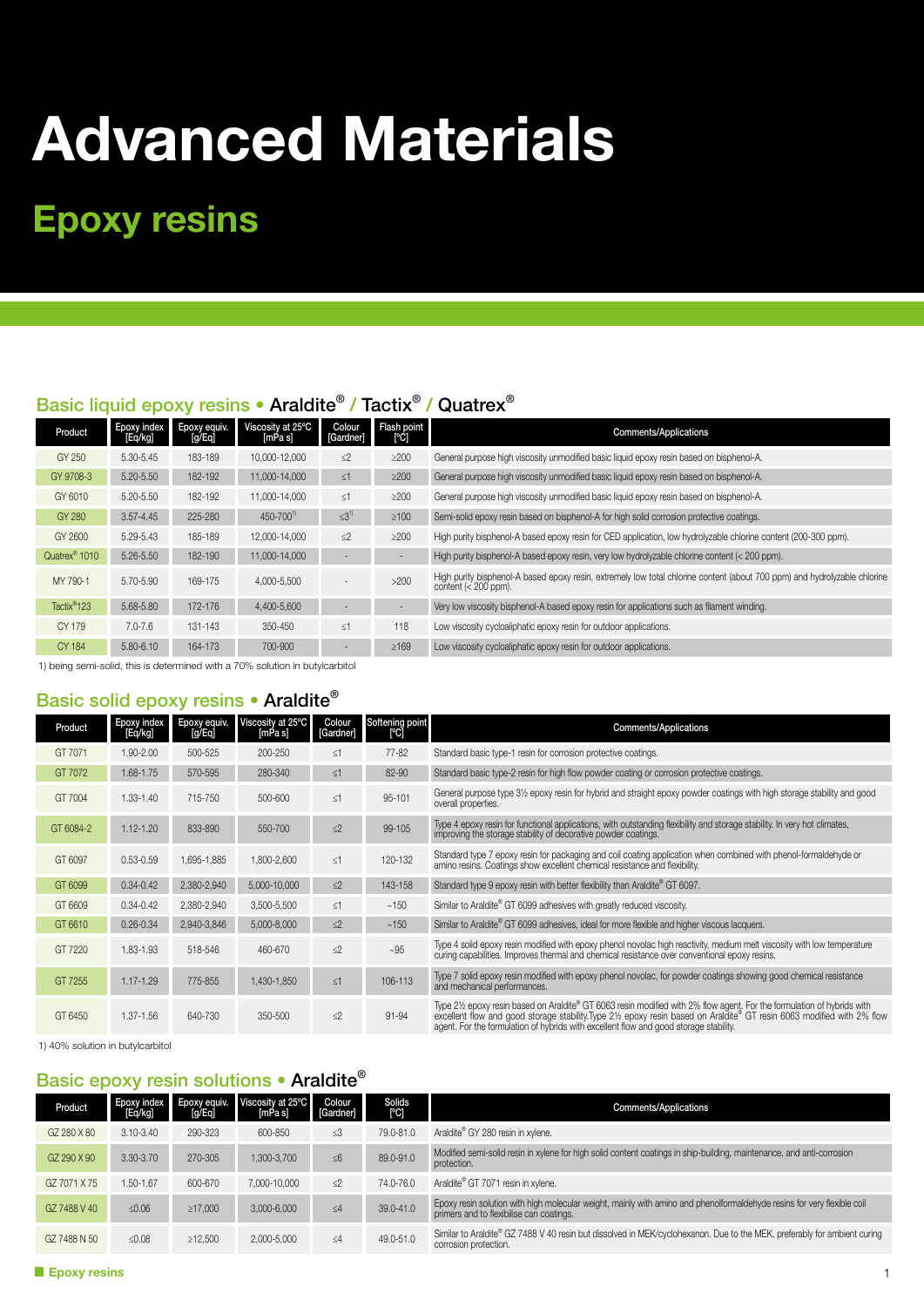DY-H 6.25-6.65 150-160 21-31 ≤2 ≥150 Diglycidylether of 1.6-hexanediol. DY-K 5.30-5.70 175-189 6-12 ≤2 ≥125 Monoglycidylether of cresol.

DY-L 1.48-1.80 556-714 140-200 ≤5 ≥130 Triglycidylether of polyoxypropylene glycol. DY-P 4.30-4.70 213-233 20-28 ≤3 ≥135 Monoglycidylether of p-tert. buthylphenol. DY-T 7.00-9.00 111-143 100-200 ≤3 ≥100 Triglycidylether of trimethyolpropane. DY 3601 2.47-2.60 385-405 42-52 ≤3 ≥183 Diglycidylether of polyoxypropylene glycol. DY-CNO 1.70-2.40 425-575 30-70 ≤13 ≥200 Monoglycidylether of cashew nut shell liquid.

## **Epoxy resins**

#### Premium resins • Araldite®

| Product                 | Epoxy index<br>[Eq/kg]                       | Epoxy equiv.<br>[g/Eq] | Viscosity at 25°C<br>[mPa s]                          | Colour<br>[Gardner]      | Flash point<br>[°Ċ]      | <b>Comments/Applications</b>                                                                                               |
|-------------------------|----------------------------------------------|------------------------|-------------------------------------------------------|--------------------------|--------------------------|----------------------------------------------------------------------------------------------------------------------------|
|                         | Bisphenol F and A/F pure • Araldite®         |                        |                                                       |                          |                          |                                                                                                                            |
| GY 281                  | 5.80-6.30                                    | 158-172                | 5,000-7,000                                           | $\lt4$                   | $\geq$ 200               | Unmodified, bis F epoxy for coating, adhesives, composites and casting.                                                    |
| GY 282                  | $5.80 - 6.10$                                | 164-172                | 3,000-4,000                                           | $\leq 5$                 | $\geq$ 200               | Low viscosity bis F epoxy for coating, adhesives, composites and casting.                                                  |
| GY 285                  | 5.80-6.10                                    | 164-173                | 2,000-3,000                                           | $\leq 5$                 | $\geq$ 200               | Very low viscosity bis F epoxy for coating, adhesives, composites and casting.                                             |
| PY 302-2                | 5.65-5.90                                    | 169-177                | 6,500-8,000                                           | $\leq 3$                 | $\geq$ 200               | BPA/BPF resin, absolutely no crystallization.                                                                              |
| PY 304                  | 5.50-5.80                                    | 172-182                | 6,500-8,000                                           | $\leq 3$                 | $\geq$ 200               | BPA/BPF resin, extremely low crystallization tendency.                                                                     |
| PY 306                  | $6.00 - 6.40$                                | $6.00 - 6.40$          | 1,200-1,600                                           |                          | $\geq$ 200               | High purity, very low viscosity bis F epoxy for coating, adhesives, composites and casting.                                |
|                         |                                              |                        | Bisphenol F and A/F with reactive diluent • Araldite® |                          |                          |                                                                                                                            |
| GY 191                  | 4.95-5.25                                    | 190-208                | 500-1,000                                             | $\leq 3$                 | $\geq 155$               | For solvent free coatings, mortars and injection system.                                                                   |
| GY 253                  | 5.40-5.80                                    | 172-185                | 800-1,300                                             | $\leq 2$                 | $\geq$ 145               | For solvent free coatings, mortars and injection system.                                                                   |
| GY 257                  | 5.20-5.50                                    | 182-192                | 500-650                                               | $\leq 3$                 | $\geq$ 120               | Good chemical resistance to acid but less resistant to solvents.                                                           |
| <b>GY 298</b>           | $2.20 - 2.50$                                | 400-455                | 2,000-4,000                                           | $\leq 2$                 | $\geq 188$               | High flexibility, nearly non-crystallizing.                                                                                |
| GY 776                  | 5.10-5.40                                    | 185-196                | 2,700-3,800                                           | $\leq\!\!2$              | $\geq$ 190               | For solvent free coatings, dispersion coatings and adhesives.                                                              |
| <b>GY 783</b>           | 5.10-5.40                                    | 185-196                | 800-1,100                                             | $\leq 2$                 | $\geq 130$               | For floorings and mortars application, flexibilizing.                                                                      |
|                         | Toughened/Flexibilized Resins • Araldite®    |                        |                                                       |                          |                          |                                                                                                                            |
| <b>GY 298</b>           | $2.20 - 2.50$                                | 400-455                | 2,000-4,000                                           | $\leq$ 2                 | $\geq 188$               | High flexibility, nearly non-crystallizing.                                                                                |
| <b>XU 3508</b>          | 4.85-5.20                                    | 191-206                | 11,000-13,000                                         |                          | $\overline{\phantom{a}}$ | Liquid toughened epoxy resin based on bisphenol A for filament winding, pultrusion and adhesive applications.              |
| DY 965                  | $\overline{\phantom{a}}$                     | $1.00 - 1.15^{2}$      | 440-1,280 <sup>3</sup>                                | $\overline{\phantom{a}}$ | $\geq$ 200               | Polyurethane polyol for high impact resistance epoxy resin for improving adhesion to metals and for dust-free electronics. |
| LT 1522                 | $0.55 - 0.64$                                | 1,562-1,820            |                                                       |                          | $\overline{\phantom{a}}$ | Type-4 epoxy resin modified with CTBN copolymer for adhesives, composites and powder coating.                              |
| Tactix <sup>®</sup> 695 | $2.4 - 3.0$                                  | 335-410                | $1,500-5,500^{5}$                                     |                          | 325                      | Single phase toughened epoxy.                                                                                              |
|                         | 1) 70°C; 2) OH+ Equiv. [eq/kg]; 3) 40°C, Pas |                        |                                                       |                          |                          |                                                                                                                            |
|                         | Reactive Diluents • Araldite®                |                        |                                                       |                          |                          |                                                                                                                            |
| DY-C                    | 5.60-6.00                                    | 167-179                | 60-90                                                 | $\leq\!\!2$              | $\geq 130$               | Diglycidylether of cyclohexane dimethanol.                                                                                 |
| DY-E                    | 3.05-3.35                                    | 299-328                | $4 - 12$                                              | $\leq$ 2                 | ≥155                     | Monoglycidylether of C12-C14 alcohol.                                                                                      |
| DY-D                    | 8.00-8.50                                    | 118-125                | $15 - 25$                                             | $\leq$ 2                 | $\geq 156$               | Diglycidylether of butanediol.                                                                                             |
| DY-F                    | 1.95-2.35                                    | 425-513                | 60-90                                                 | ≤3                       | $\geq$ 130               | Diglycidylether of polyoxypropylene glycol.                                                                                |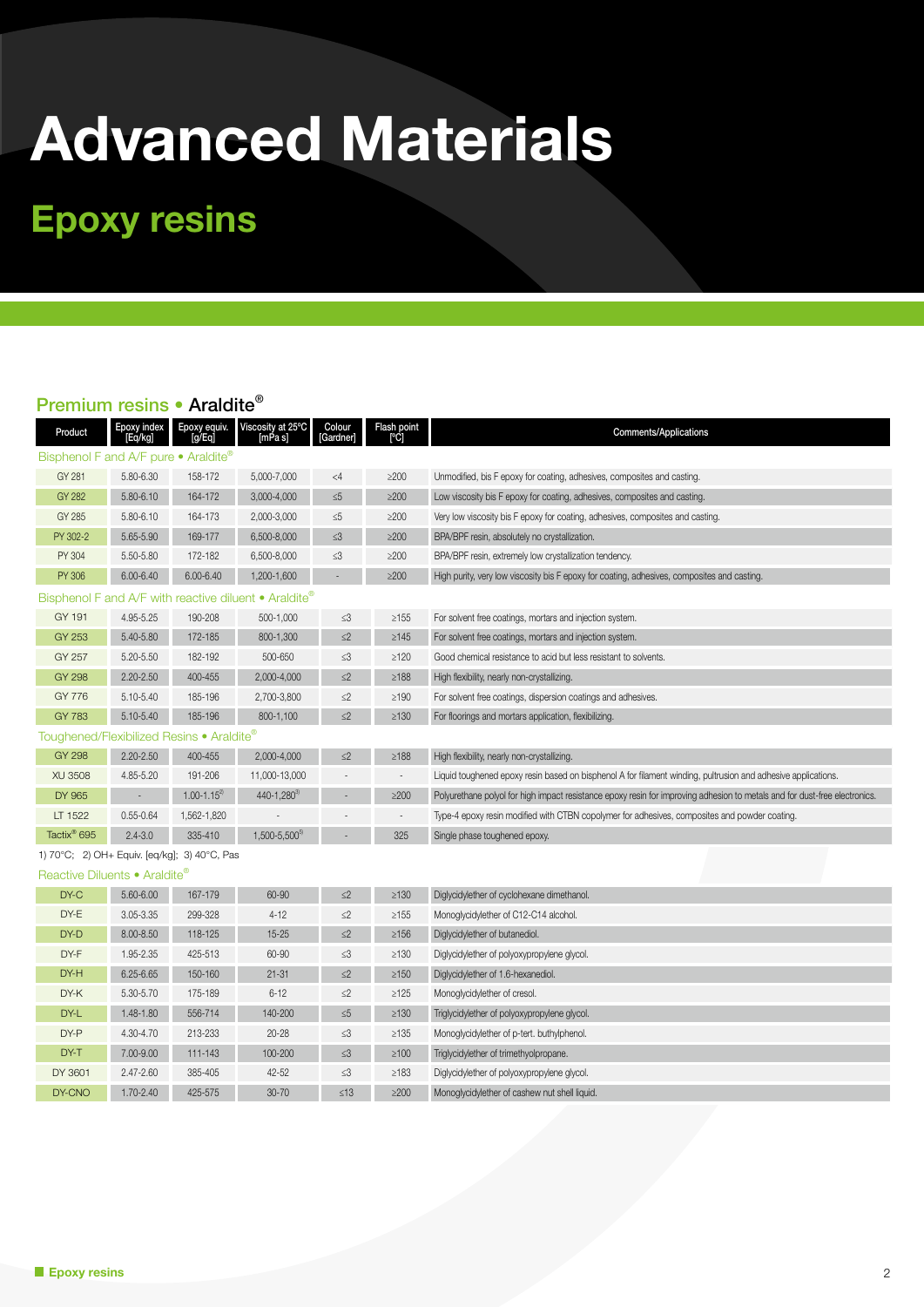## **Epoxy resins**

|                                                     |                        |                        | Multifunctional resins • Araldite® / Tactix® |                                 |                                 |                                                                                                                                                                                                                                                                                  |
|-----------------------------------------------------|------------------------|------------------------|----------------------------------------------|---------------------------------|---------------------------------|----------------------------------------------------------------------------------------------------------------------------------------------------------------------------------------------------------------------------------------------------------------------------------|
| Product                                             | Epoxy index<br>[Eq/kg] | Epoxy equiv.<br>[g/Eq] | Viscosity at 25°C<br>[mPa s]                 | Colour<br>[Gardner]             | Tg [DMA] <sup>1]</sup><br>[°C]  | <b>Comments/Applications</b>                                                                                                                                                                                                                                                     |
| Epoxy Phenol Novolacs (EPN) • Araldite®             |                        |                        |                                              |                                 |                                 |                                                                                                                                                                                                                                                                                  |
| PY 307-1                                            | 5.60-5.90              | 165-179                | 30,000-50,000                                | $\leq 4$                        | $\overline{\phantom{a}}$        | Lowest viscosity, pure EPN, functionality 2.2 for solvent free or high solid content coatings with high chemical resistance.                                                                                                                                                     |
| <b>EPN 1179</b>                                     | 5.60-5.80              | 172-179                | $1,100-1,700^{2}$                            | $\leq 3$                        | 200                             | Semi-solid EPN, functionality 2.5 for solvent free or high solid content coatings with high chemical resistance.                                                                                                                                                                 |
| <b>EPN 1138</b>                                     | 5.50-5.70              | 175-182                | 20,000-50,000 <sup>2/</sup>                  | $\leq$ 2                        | 200                             | Semi-solid EPN, functionality 3.6 for solvent free or high solid content coatings with high chemical resistance.                                                                                                                                                                 |
| <b>EPN 1183</b>                                     | 6.30-6.90              | 145-159                | 7,000-11,000                                 | $\leq 3$                        | $\sim$                          | Medium viscosity, modified EPN, functionality 3.3. Used for coatings with high fuel resistance (with Aradur® 2973 hardener).                                                                                                                                                     |
| GY 289                                              | 5.70-6.00              | 167-175                | 7,000-11,000                                 | $\leq 5$                        |                                 | Low viscosity EPN, functionality 2.3. It's suitable for coatings coming into contact with foodstuffs according to FDA<br>regulation 21 CFR 175.300.                                                                                                                              |
| Product                                             | Epoxy index<br>[Eq/kg] | Epoxy equiv.<br>lg/Fqi | Viscosity at 25°C<br>[mPa s]                 | Colour<br>[Gardner]             | Solids<br>[°C]                  | <b>Comments/Applications</b>                                                                                                                                                                                                                                                     |
| Epoxy Phenol Novolacs (EPN) solution                |                        |                        | $\bullet$ Araldite $\degree$                 |                                 |                                 |                                                                                                                                                                                                                                                                                  |
| EPN 1180 X 80                                       | 4.40-4.56              | 219-227                | 1,200-2,000                                  | $\leq$ 2                        | 79.0-81.0                       | Araldite® EPN 1138 resin in xylene.                                                                                                                                                                                                                                              |
| Product                                             | Epoxy index<br>[Eq/kg] | Epoxy equiv.<br>[g/Eq] | Viscosity at 25°C<br>[mPa s]                 | Softening<br>point<br>[Gardner] | Tg [DMA] <sup>1)</sup><br>[°C]  | <b>Comments/Applications</b>                                                                                                                                                                                                                                                     |
| Epoxy Cresol Novolacs (ECN) • Araldite <sup>®</sup> |                        |                        |                                              |                                 |                                 |                                                                                                                                                                                                                                                                                  |
| <b>ECN 1273</b>                                     | 4.30-4.60              | 217-233                |                                              | 68-78                           | 200                             | ECN with functionality 4.8. For high temperature adhesives, electrical and laminating product areas.                                                                                                                                                                             |
| <b>ECN 1280</b>                                     | 4.30-4.70              | 212-233                |                                              | 78-85                           | 200                             | ECN with functionality 5.1. For high temperature adhesives, electrical and laminating product areas.                                                                                                                                                                             |
| <b>ECN 1299</b>                                     | 4.10-4.60              | 217-244                | 7,000-15,000                                 | 85-100                          | 200                             | ECN with functionality 5.4. Highest melting ECN.                                                                                                                                                                                                                                 |
| <b>ECN 9511</b>                                     | 4.40-5.00              | 200-227                |                                              | $32 - 42$                       |                                 | ECN with functionality 2.7.                                                                                                                                                                                                                                                      |
| <b>ECN 9699</b>                                     | 4.30-4.70              | 213-233                | 7,000-10,000                                 | 80-100                          |                                 | ECN with high functionality (~5.5) as modifier in combination with standard epoxy resins or other multifunctional epoxy<br>resins such as Araldite® GT 7220 resin and Araldite® GT 7255 resin for coatings showing very high chemical – and excellent<br>temperature resistance. |
| Product                                             | Epoxy index<br>[Eq/kg] | Epoxy equiv.<br>[g/Eq] | Viscosity at 25°C<br>[mPa s]                 | Softening<br>point<br>°C]       | Tg [DMA]' <sup>')</sup><br>[°C] | <b>Comments/Applications</b>                                                                                                                                                                                                                                                     |
| Other multifunctional resins • Araldite® / Tactix®  |                        |                        |                                              |                                 |                                 |                                                                                                                                                                                                                                                                                  |
| MY 0500                                             | 8.6-9.5                | 105-115                | 2,000-5,000                                  |                                 | 250                             | Trifunctional low viscosity epoxy resin. Used for rapid cure adhesives, laminates, etc., having exceptional high heat<br>deflection temperature.                                                                                                                                 |
| MY 0510                                             | $9.3 - 10.5$           | 95-107                 | 550-850                                      |                                 | 250                             | High purity MY 0500. Improved stability.                                                                                                                                                                                                                                         |
| MY 0600                                             | $9.2 - 9.8$            | 102-109                | 6,000-11,000                                 |                                 | 250                             | High Tg low viscosity resin can be used for adjustments of multifunctional resin formulations, or to help the blending of<br>tougheners. Also are frequently used in adhesive formulations to upgrade thermal performance of liquid epoxy reins.                                 |
| MY 720                                              | $7.5 - 8.5$            | 117-134                | 8,000-18,0003                                |                                 | 250                             | Tera-functional liquid epoxy resin. Excellent high temperature, chemical and radiation resistance. Used for high performance<br>composites, adhesives, laminates and high-energy radiation resistant components. Suitable for con<br>environment up to 120°C.                    |
| MY 721                                              | $8.6 - 9.1$            | 109-115                | $3.600 - 5.000$ <sup>3</sup>                 |                                 | 250                             | Lowest viscosity, tetra-functional epoxy resin with the same chemistry as MY 720.                                                                                                                                                                                                |
| XB 9721                                             | $8.6 - 9.1$            | 109-115                | $3,600 - 5,000^{39}$                         |                                 | 250                             | Industrial grade MY 721.                                                                                                                                                                                                                                                         |
| MY 9512                                             | $7.5 - 8.5$            | 117-134                | 11,000-13,0003                               |                                 | 250                             | Narrow viscosity of tetra-functional epoxy resin with the same chemistry as MY 720.                                                                                                                                                                                              |
| MY 9612                                             | $7.5 - 8.5$            | 117-134                | 10,000-12,000                                |                                 | 250                             | Narrow viscosity of tetra-functional epoxy resin with the same chemistry as MY 720.                                                                                                                                                                                              |
| MY 9634                                             | $7.5 - 8.5$            | 117-134                | 13,000-15,000 <sup>3)</sup>                  |                                 | 250                             | Narrow viscosity of tetra-functional epoxy resin with the same chemistry as MY 720.                                                                                                                                                                                              |
| MY 9655                                             | $7.5 - 8.5$            | 117-134                | 7,000-10,000 <sup>3</sup>                    |                                 | 250                             | Narrow viscosity of tetra-functional epoxy resin with the same chemistry as MY 720.                                                                                                                                                                                              |
| MY 9663                                             | $7.4 - 8.6$            | 115-135                | 17,000-19,000 <sup>3)</sup>                  |                                 | 250                             | Narrow viscosity of tetra-functional epoxy resin with the same chemistry as MY 720.                                                                                                                                                                                              |
| Tactix <sup>®</sup> 556                             | $4.2 - 4.6$            | 215-235                | $1,000-1,500^{4}$                            | $-53$                           | 235                             | Dicyclopentadiene based epoxy. Very low moisture pickup. Recommended for adhesives and composites used at elevated<br>temperatures in a moist environment.                                                                                                                       |
| Tactix <sup>®</sup> 742                             | $5.9 - 6.7$            | 150-170                | $25 - 60^{6}$                                | ~149                            | 325                             | Trifunctional epoxy with excellent Tg and thermal stability in the cured state.                                                                                                                                                                                                  |
| Tactix <sup>®</sup> 756                             | $3.7 - 4.1$            | 245-265                |                                              | 77-87                           |                                 | Hydrocarbon epoxy novolac resin with lower moisture absorption. Recommended for adhesives and composites used at<br>elevated temperatures in a moist environment.                                                                                                                |

1) when cured with Aradur® 976-1; 2) 52°C; 3) 50ºC; 4) 85ºC; 5) 70ºC; 6) 150ºC; 7) 40% solution in butylcarbitol

### Special resins • Rhodeftal®

#### Polyamide-imide (PAI) • Rhodeftal®

| Product                    | Viscosity at 25°C<br>lmPa sl | Solids<br>[%] | Solvent    | $Tg$ $[DMA]$ <sup>1)</sup><br>- الله. | Relative<br>thermal<br>stability | <b>Comments/Applications</b>             |
|----------------------------|------------------------------|---------------|------------|---------------------------------------|----------------------------------|------------------------------------------|
| Rhodeftal <sup>®</sup> 311 | 2,500-4,000                  | $23 - 25$     | NMP/Xvlene | 280                                   | $\cdots$                         | high temperature impregnation varnishes. |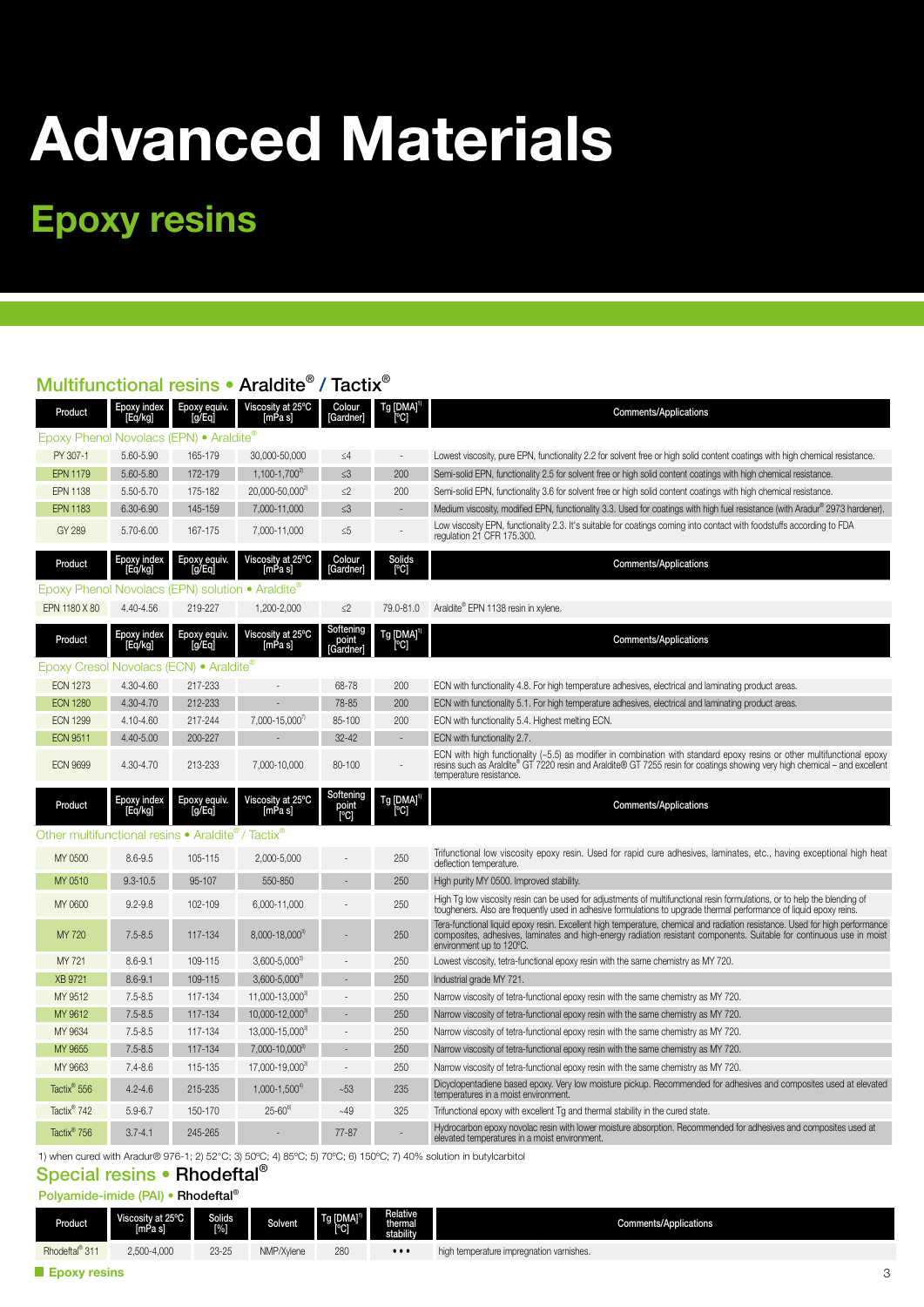## **Hardeners**

### Basic liquid epoxy resins • Aradur®

| Product                        | Viscosity at 25°C<br>[mPa s]             | Amine value<br>[mg KOH/g] | Colour<br>[Gardner] | H+ Equivalent<br>[g/Eq] | Typical mix ratio<br>[g/100g GY 250] | Gel time <sup>1</sup><br>[min] | <b>Comments/Applications</b>                                                                                                                                                                                                                                                                                   |
|--------------------------------|------------------------------------------|---------------------------|---------------------|-------------------------|--------------------------------------|--------------------------------|----------------------------------------------------------------------------------------------------------------------------------------------------------------------------------------------------------------------------------------------------------------------------------------------------------------|
|                                | Polyamine based hardeners • Aradur'      |                           |                     |                         |                                      |                                |                                                                                                                                                                                                                                                                                                                |
| Aradur <sup>®</sup> 14         | 400-600                                  | 350-390                   | $\leq 5$            | 75                      | 40                                   | 17                             | Low moisture-sensitivity, high reactivity. Used for solvent free coating, flooring and mortar. Suitability for use<br>with drink water systems.                                                                                                                                                                |
| Aradur <sup>®</sup> 3275       | 200-300                                  | 100-170                   | $\leq 6$            | 250                     | $129^{7}$                            | $86^{8}$                       | Nonylphenol-free. Highly flexible, even down to-10 °C. Distinctly lower viscosity than Aradur® 75 hardener and even than Aradur® 76 hardener. For the production of nonylphenol-free viscoplastic binder systems, impact-<br>elastic coatings, crack-covering membranes and liquid foils for sealing purposes. |
| Aradur <sup>®</sup> 835        | 600-1.200 <sup>3</sup>                   | 180-210                   | $\leq 5$            | 200                     | 115                                  | $>1,200^2$                     | For absolutely non-blush solvent based coatings. FDA-and BGA approved for contact to foodstuffs.                                                                                                                                                                                                               |
| Aradur <sup>®</sup> 837        | 2,900-3,600                              | 395-415                   | $\leq$ 2            | 66                      | 35                                   | 15                             | High reactivity, speeds slow hardeners with no negative effect. Tackyness can be eliminated by formulation.                                                                                                                                                                                                    |
| Aradur <sup>®</sup> 847        | 150-300                                  | 350-375                   | $\leq$ 2            | 75                      | 40                                   | 30                             | For solvent free coatings for lining containers in contact with potable water and non-fatty food.                                                                                                                                                                                                              |
| Aradur <sup>®</sup> 3484       | 300-550                                  | 350-450                   | $\leq 6$            | 95                      | 50                                   | 30                             | All purpose hardener for SL flooring applications, good abrasion resistance. Recommended with Araldite® PY<br>3483 resin.                                                                                                                                                                                      |
| Aradur <sup>®</sup> 2863-1     | 50-250                                   |                           | $≤18$               | $6 - 38$                | $3 - 20'$                            |                                | Liquid, solvent-free, latent, warm-curing catalytically active hardener.                                                                                                                                                                                                                                       |
| Aradur <sup>®</sup> 943        | 3,400-5,000                              | 730-840                   | $\leq 5$            | 38                      | 20                                   | 10                             | For the formulation of solvent free coatings with good resistance to alcohols. Tackyness can be eliminated by<br>formulation.                                                                                                                                                                                  |
| Aradur <sup>®</sup> 956-2      | 290-500                                  | 1,020-1,080               | $\leq 4$            | 47                      | 25                                   | 35                             | Low viscosity amine adduct, light colored, very reactive. For room temperature curing adhesives.                                                                                                                                                                                                               |
| Aradur <sup>®</sup> 2958       | 190-250                                  | 954-999                   | $\leq 7$            | 33                      | 18                                   | 8                              | Very fast curing, for mortar, adhesives and chemically resistant solvent free coatings.                                                                                                                                                                                                                        |
| Aradur <sup>®</sup> 2963       | $30 - 70$                                | 325-350                   | $\leq$ 2            | 85                      | 45                                   | 40                             | Very low viscosity, formulated light-coloured hardener for self levelling floorings and mortar (phenol-free).                                                                                                                                                                                                  |
| Aradur <sup>®</sup> 2965       | 100-300                                  | 300-325                   | $\leq 4$            | 94                      | 50                                   | 35                             | Very low viscosity hardener for self levelling floorings and mortar. Good cure down to 5°C. Lowest tendency to<br>waterspotting.                                                                                                                                                                               |
| Aradur <sup>®</sup> 2973       | 900-1,400                                | 300-335                   | $\leq 7$            | 85                      | 45                                   | 35                             | Possible replacement of aromatic amines. Same blush free cure. Higher flexibility and resistance to inorganic<br>acids, lower resistance to organic acids. With EPN 1183 very good fuel resistance.                                                                                                            |
| Aradur <sup>®</sup> 2992       | $10 - 20$                                | 575-605                   | $\leq$ 2            | 55                      | 30                                   | 5                              | Very fast curing, for adhesives repair mortars and injection systems used with BY 158 or GY 783.                                                                                                                                                                                                               |
| Aradur <sup>®</sup> 3224       | $30 - 90$                                | 300-320                   | ≤1                  | ~176                    | 40                                   | 130                            | Very low viscosity and low reactivity hardener for self levelling floorings and mortar. Suitable for hot countries or<br>extending gel time of other fast amine hardeners.                                                                                                                                     |
| Aradur <sup>®</sup> 3225       | 150-250                                  | 310-340                   | $\leq$ 2            | ~1.75                   | 40                                   | 48                             | Medium reactivity as general purpose grade hardener for self-levelling flooring. Outstanding resistance to<br>amine blushing and water spots.                                                                                                                                                                  |
| Aradur <sup>®</sup> 3226       | 160-240                                  | 320-350                   | $\leq$ 2            | $~1$ -76                | 40                                   | 25                             | Fast curing for winter application or to speed up other slow amine hardeners for self-levelling flooring. Very<br>good surface aspect, excellent resistance to amine blushing and water spots.                                                                                                                 |
| Aradur <sup>®</sup> 3233       | 130-190                                  | 300-340                   | $\leq 1$            | $~1 - 75$               | 40                                   | 50                             | Very light colour and excellent yellowing resistance. Outstanding resistance to amine blushing and water spots.<br>Suitable for colour stone floors, handicraft products, adhesives and insulation materials.                                                                                                  |
| Aradur <sup>®</sup> 3229       | 165-210                                  | 460-500                   | $\leq 1$            | $-80$                   | 40                                   | ~10                            | Very fast curing for winter application or to speed up other slow amine hardeners for self-levelling flooring.                                                                                                                                                                                                 |
| Aradur <sup>®</sup> 265-1      | 2,700-10,000                             |                           | $\leq 10$           | 94                      | 50                                   | $49^{6}$                       | Exceptional resistance to H2SO4 (96-98%) used with EPN 1138                                                                                                                                                                                                                                                    |
|                                | Aromatic amine based hardeners • Aradur® |                           |                     |                         |                                      |                                |                                                                                                                                                                                                                                                                                                                |
| Aradur <sup>®</sup> 830        | 3,800-5,800                              | 260-285                   | $\leq 10$           | 114                     | 60                                   | >300                           | With Aradur® 850 hardener for solvent free coatings or adhesives with high chemical resistance (organic acids).<br>Extremely long pot life. Absolutely no blushing.                                                                                                                                            |
| Aradur <sup>®</sup> 850        | 15,000-21,000                            | 245-270                   | $\leq 12$           | 120                     | 65                                   | 15                             | With Aradur® 830 hardener for solvent free coatings or adhesives with high chemical resistance (organic acids).<br>Extremely long pot life. Absolutely no blushing.                                                                                                                                            |
| Aradur <sup>®</sup> 2969       | 700-900                                  | 260-280                   | $\leq 12$           | 114                     | 60                                   | 90                             | For solvent free coatings with high chemical resistance (organic acids and also fuels). Absolutely no blushing.                                                                                                                                                                                                |
| Aradur <sup>®</sup> 863 XW 80  | 9,000-11,000                             | 300-345                   | $\leq 12$           | 96                      | 51                                   | 412                            | For solvent based and high solid coatings. Absolutely no blushing, very high resistance to organic acids. With<br>Aradur® 943 hardener or Aradur® 22 hardener to resist even crude methanol.                                                                                                                   |
| Phenalkamine • Aradur®         |                                          |                           |                     |                         |                                      |                                |                                                                                                                                                                                                                                                                                                                |
| Aradur <sup>®</sup> 3440       | 1.000-3.000                              | 475-505                   | $\leq 17$           | $-80$                   | 43                                   | 35                             | For fast-curing solvent-free anticorrosion coatings. Can blush.                                                                                                                                                                                                                                                |
| Aradur <sup>®</sup> 3441       | 10,000-50,000                            | 290-325                   | $\leq 17$           | ~130                    | 80                                   | 60                             | For fast-curing solvent-based or HS marine coatings. Low blush. To make no-blush adducts.                                                                                                                                                                                                                      |
| Aradur <sup>®</sup> 3442       | 1,000-5,000                              | 320-350                   | $\leq$ 17           | ~125                    | 60                                   | 35                             | Low-viscous version of Aradur® 3441 hardener.                                                                                                                                                                                                                                                                  |
| Aradur <sup>®</sup> 3460       | 2,000-5,000                              | 305-335                   | $≤17$               | 120                     | 65                                   |                                | For high solids and solvent-free marine coatings down to 0°C. Non-blush under difficult conditions. (Ballast-tank<br>coating in winter.)                                                                                                                                                                       |
| Aradur <sup>®</sup> 3467 XW 70 | 1,000-3,000                              | 170-210                   | $≤18$               | 180-220                 |                                      | 120                            | Phenalkamine adduct for fast-curing solvent-based or high solids marine coatings.                                                                                                                                                                                                                              |
| Pure Amine • Aradur®           |                                          |                           |                     |                         |                                      |                                |                                                                                                                                                                                                                                                                                                                |
| Aradur <sup>®</sup> 21         | ≤10                                      | 680-720                   | $\leq 1$            | 40                      | 21                                   | 60                             | Aliphatic polyamine. Mostly in formulated form for solvent-free coatings, solvent-free self-levelling floorings and<br>mortars.                                                                                                                                                                                |
| Aradur <sup>®</sup> 22         | $\leq 8$                                 | 810-830                   | $\leq 2$            | 34                      | 18                                   | 60                             | Aliphatic polyamine. Mostly in formulated form for solvent-free coatings, solvent-free self-levelling floorings and<br>mortars.                                                                                                                                                                                |
| Aradur <sup>®</sup> 40         | 80-100                                   | 460-480                   | $\leq 1$            | 60                      | 31                                   | 450                            | Cycloaliphatic polyamine. Mostly in formulated form for solvent-free coatings, solvent-free self-levelling floorings<br>and mortars.                                                                                                                                                                           |
| Aradur <sup>®</sup> 42         | $10 - 20$                                | 645-665                   | $\leq 1$            | 42                      | 22                                   | 120                            | Cycloaliphatic polyamine. Mostly in formulated form for solvent-free coatings, solvent-free self-levelling floorings<br>and mortars.                                                                                                                                                                           |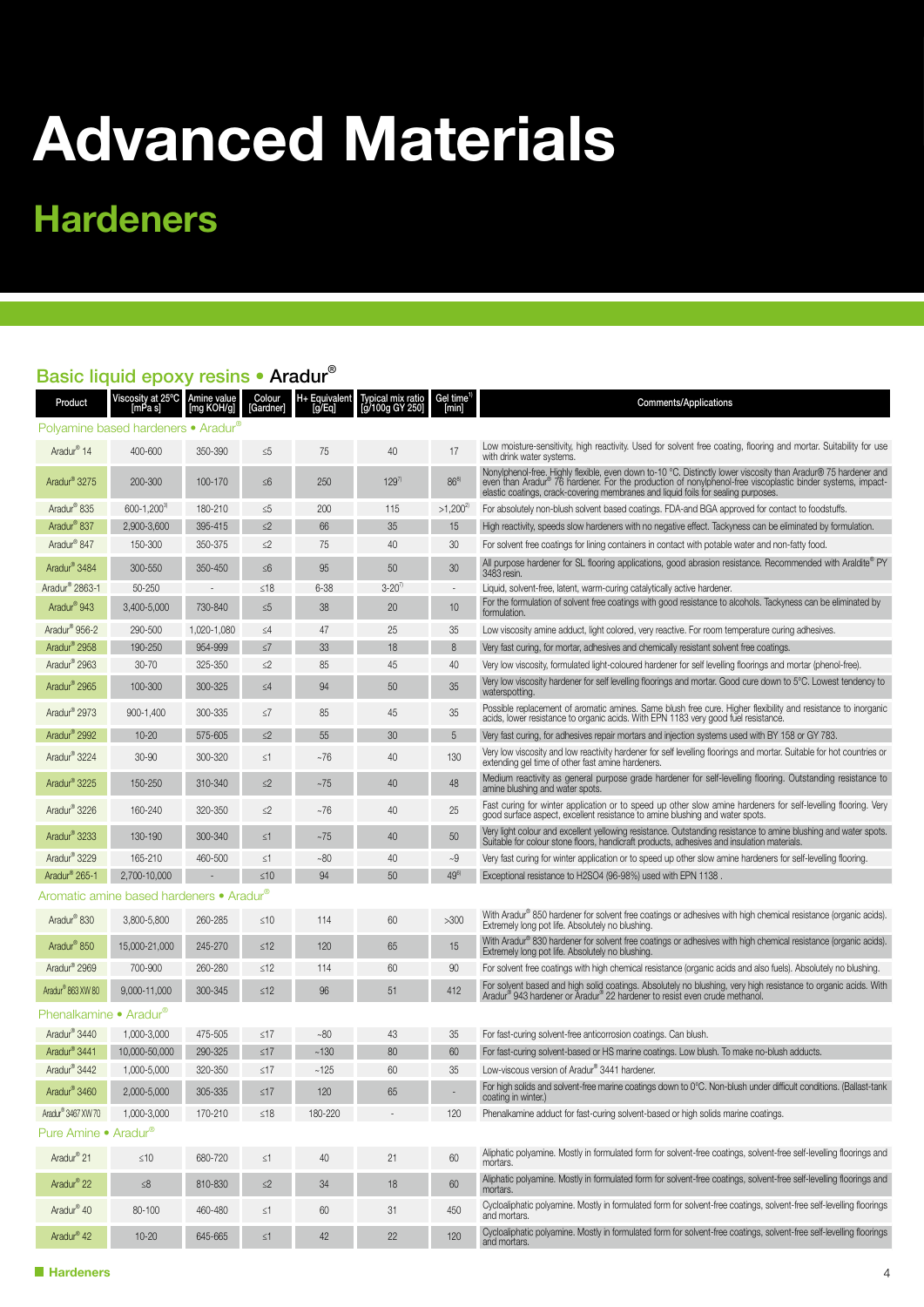## **Hardeners**

| Product                  | Viscosity at 25°C   Amine value<br>[mPa s] | [mg KOH/g] | Colour<br>[Gardner] | lg/Eqi | $H+$ Equivalent Typical mix ratio Gel time <sup>1)</sup><br>[g/100g] | [min]       | <b>Comments/Applications</b>                                                                                                                                          |
|--------------------------|--------------------------------------------|------------|---------------------|--------|----------------------------------------------------------------------|-------------|-----------------------------------------------------------------------------------------------------------------------------------------------------------------------|
|                          | Polyamidoamine • Aradur <sup>®</sup>       |            |                     |        |                                                                      |             |                                                                                                                                                                       |
| Aradur <sup>®</sup> 100  | 700-1.100 <sup>4)</sup>                    | 83-93      | $\leq 10$           | ~1475  | 100                                                                  | $>1000^{2}$ | Semi-solid PAA. For solvent based coatings and as additive for hot melts.                                                                                             |
| Aradur <sup>®</sup> 115  | $3.100 - 3.700^{5}$                        | 240-260    | ≤10                 | ~240   | 50                                                                   | $>1000^{2}$ | Very high viscosity. The standard product for solvent based coatings, reactive adhesives. Optimal salt spray<br>resistance.                                           |
| Aradur <sup>®</sup> 125  | 700-900 <sup>5)</sup>                      | 340-370    | $\leq 10$           | ~130   | 65                                                                   | 120         | For reactive adhesives, solvent based coatings, mastics.                                                                                                              |
| Aradur <sup>®</sup> 140  | $300 - 600^{5}$                            | 370-410    | ≤10                 | $-95$  | 50                                                                   | 120         | For reactive adhesives, castings, heat-resistant mortars.                                                                                                             |
| Aradur <sup>®</sup> 145  | 2,400-4,000                                | 380-420    | $\leq 10$           | $-95$  | 50                                                                   | 180         | Coatings, mastics, mortars, adhesives, castings. Similar to Aradur® 140 hardener, but lower viscous.                                                                  |
| Aradur <sup>®</sup> 250  | 400-700                                    | 425-455    | $\leq 8$            | $-95$  | 50                                                                   | 60          | Low viscosity PAA for mortars, adhesives, mastics.                                                                                                                    |
| Aradur <sup>®</sup> 350  | $100 - 400$                                | 370-410    | <10                 | $-95$  | 50                                                                   | 180         | Mortars, castings. Long pot life, good physical properties.                                                                                                           |
| Aradur <sup>®</sup> 370  | 150-350                                    | 480-520    | ≤10                 | $-95$  | 50                                                                   | 70          | Mortars, castings and adhesives.                                                                                                                                      |
| Aradur <sup>®</sup> 450  | 1,000-2,000                                | 250-290    | $\leq 10$           | 115    | 60                                                                   | 60          | Outstanding adhesion to wet concrete. Suitable for concrete primers, high solids coatings for corrosion<br>protection under severe conditions and marine maintenance. |
| Aradur <sup>®</sup> 450S | 600-1,400                                  | 270-310    | ≤10                 | 115    | 60                                                                   | 36          | Faster version of Aradur <sup>®</sup> 450 hardener                                                                                                                    |
| Aradur <sup>®</sup> 955  | 500-900                                    | 520-580    | $\leq$ 12           | 65     | 35                                                                   | 30          | With Araldite® BY 157 resin for mat, self-levelling floorings.                                                                                                        |

#### Polyamidoamine and polyamine based hardeners solutions • Aradur®

| Product                        | Viscosity at 25°C Amine value<br>[mPa s] | [mg KOH/g] [Gardner] | Colour    | [g/Eq] | H+ Equivalent Typical mix ratio<br>[g/100g] | Solids<br>[%] | <b>Comments/Applications</b>                                                                                                                 |
|--------------------------------|------------------------------------------|----------------------|-----------|--------|---------------------------------------------|---------------|----------------------------------------------------------------------------------------------------------------------------------------------|
| Aradur <sup>®</sup> 100 X 60   | 2,100-3,500                              | 49-57                | $\leq 10$ | ~1790  | $166^{2}$                                   | 59-61         | 60% Aradur® 100 hardener solution in xylene.                                                                                                 |
| Aradur <sup>®</sup> 115 X 70   | 750-1.250                                | 168-182              | ≤10       | $-340$ | $70^{2}$                                    | 69-71         | 70% Aradur <sup>®</sup> 115 hardener solution in xylene.                                                                                     |
| Aradur® 422 XW 70              | 6,000-12,000                             | 140-170              | $\leq 10$ | $-340$ | $70^{2}$                                    | 69-71         | Polyamidoamine adduct in xylene/n-butanol (3:2). Tack-free cure up to 70% humidity.                                                          |
| Aradur® 423 XW 60              | 800-1.400                                | 122-138              | $\leq 10$ | $-520$ | $110^{2}$                                   | 59-61         | Polyamidoamine adduct in xylene/n-butanol (4:1). Tack-free cure up to 80% humidity.                                                          |
| Aradur <sup>®</sup> 424 XW 50  | 600-2.400                                | 80-110               | $\leq 10$ | ~1785  | $165^{2}$                                   | 49-51         | Polyamidoamine adduct in xylene/n-butanol (4:1). Tack-free cure up to 100% humidity.                                                         |
| Aradur <sup>®</sup> 460 J 90   | 2.500-5.500                              | 240-270              | $\leq 10$ | 190    | 100                                         | 82-84         | For high solid coatings, mortars, concrete adhesives, extreme humidity, underwater coatings.                                                 |
| Aradur <sup>®</sup> 30 XWM 55  | 2.000-2.800                              | 104-120              | $\leq 8$  | $-370$ | $74^{2}$                                    | 54-56         | Non-blush solvent based coatings. Fast cure, good chemical resistance, particularly with EPN resins. FDA-/<br>BGA approved for food contact. |
| Aradur <sup>®</sup> 3776 XW 55 | 1.500-2.500                              | 100-120              | $\leq 8$  | 350    | 185                                         | 54-56         | Similar to Aradur® 30 XWM 55 BD, but no methoxypropanol. It is Aradur® 835 hardener in solution. Free amine<br>content $< 0.9\%$ .           |

1) Tecam 250g GY 250 at 23°C; 2) with GT 7071; 3) 30% xylene/n-butanol (1:1) solution; 4) 150°C; 5) 75°C; 6) 110g GY 6010 at 23°C; 7) with GY 783; 8) Tecam 250g GY 783 at 23°C

### Latent hardeners • Aradur®

| Product                    | Supply form                  | Mean particle size<br>[µm] | Softening point<br>[°C] | H+ Equivalent<br>[g/Eq] | Gel time <sup>1)</sup><br>[min] | <b>Comments/Applications</b>                                                                                                                                                                                                                       |
|----------------------------|------------------------------|----------------------------|-------------------------|-------------------------|---------------------------------|----------------------------------------------------------------------------------------------------------------------------------------------------------------------------------------------------------------------------------------------------|
| Aradur <sup>®</sup> 2844   | Powder                       | < 75                       | $139 - 143^{2}$         | 37                      | $10^{3}$                        | Dicyandiamide derivative with good solubility in epoxy resins providing excellent transparency in clear coats.<br>Outstanding flow, high gloss, good mechanical strength and good chemical resistance.                                             |
| Aradur <sup>®</sup> 3082   | Granulate                    |                            | 73-83                   | 230-250                 | $73$ sec $4$                    | Suitable for low temperature and rapid (at high temperature) curing powder coatings with good flow, high solvent,<br>chemical and corrosion resistance.                                                                                            |
| XB 3086                    | Flakes                       |                            | 84-94                   |                         | 48~sec <sup>5</sup>             | Used to formulate low bake (approx. 120°C), fast curing powder coatings.                                                                                                                                                                           |
| Aradur <sup>®</sup> 3088   | Coarse powder                |                            | $85 - 105^{2}$          |                         | $41 \text{ sec}$ <sup>6)</sup>  | Solid epoxy amine adduct with high reactivity. Used as an accelerator and a co-hardener for epoxy powder<br>coatings.                                                                                                                              |
| Aradur® 3261-1             | Granulate                    |                            | $90 - 100$              |                         | 50~sec <sup>5</sup>             | Solid epoxy amine adduct with high reactivity designed for low temperature ( $<$ 150 $^{\circ}$ C) cure of epoxy powder<br>coatings.                                                                                                               |
| Aradur <sup>®</sup> 9690   | <b>Flakes</b>                |                            | 100-105                 | ~115                    |                                 | Cresol novolac hardener used in combination with multifuctional epoxies such as Araldite® ECN 1299 resin for the<br>formulation of high temperature and chemical resistant powder coatings.                                                        |
| Aradur <sup>®</sup> 9506   | Powder                       |                            | $90 - 100$              | 35                      | 10                              | Modified polyamide hardener. Excellent shelf life with a six month latency at room temperature. Excellent adhesion,<br>good mechanical, highly reactive at 100°C. Suitable for one part adhesive, tooling, vinyl plastisols, dipping<br>compounds. |
| Aradur <sup>®</sup> 9664-1 | Tan colored<br>powder        | < 64                       | 174-178                 | 63                      | 180                             | Micropulverized 4.4'-DDS. Excellent high temperature and chemical resistance. Suitable for adhesives, prepregs,<br>composites and PWB laminates.                                                                                                   |
| Aradur <sup>®</sup> 9719-1 | White to off-white<br>powder | <60                        | 165-175                 | 63                      |                                 | Micropulverized 3.3'-DDS. Excellent high temperature and chemical resistance. Suitable for adhesives, prepregs,<br>composites and PWB laminates.                                                                                                   |
| Aradur® 5200               | Clear,<br>brown liquid       |                            |                         | 45                      | $480^{7}$                       | Low viscosity liquid aromatic amine for adhesives, filament winding and RM application.                                                                                                                                                            |
| DY 9577                    | Amber or brown<br>semi-solid |                            | $26 - 35^{2}$           |                         | $10^{8}$                        | High activity above 120°C used for casting, encapsulation, filament winding, pultrusion, molding and electrical tape<br>application                                                                                                                |

1) with GY 6010, 100°C; 2) Melting point; 3) 120°C; 4) with GT 1999, 180°C; 5) with GT 6063, 180°C; 6) with GT 7013, 150°C; 7) with GY 6010, 35°C; 8) with GY 6010, 130°C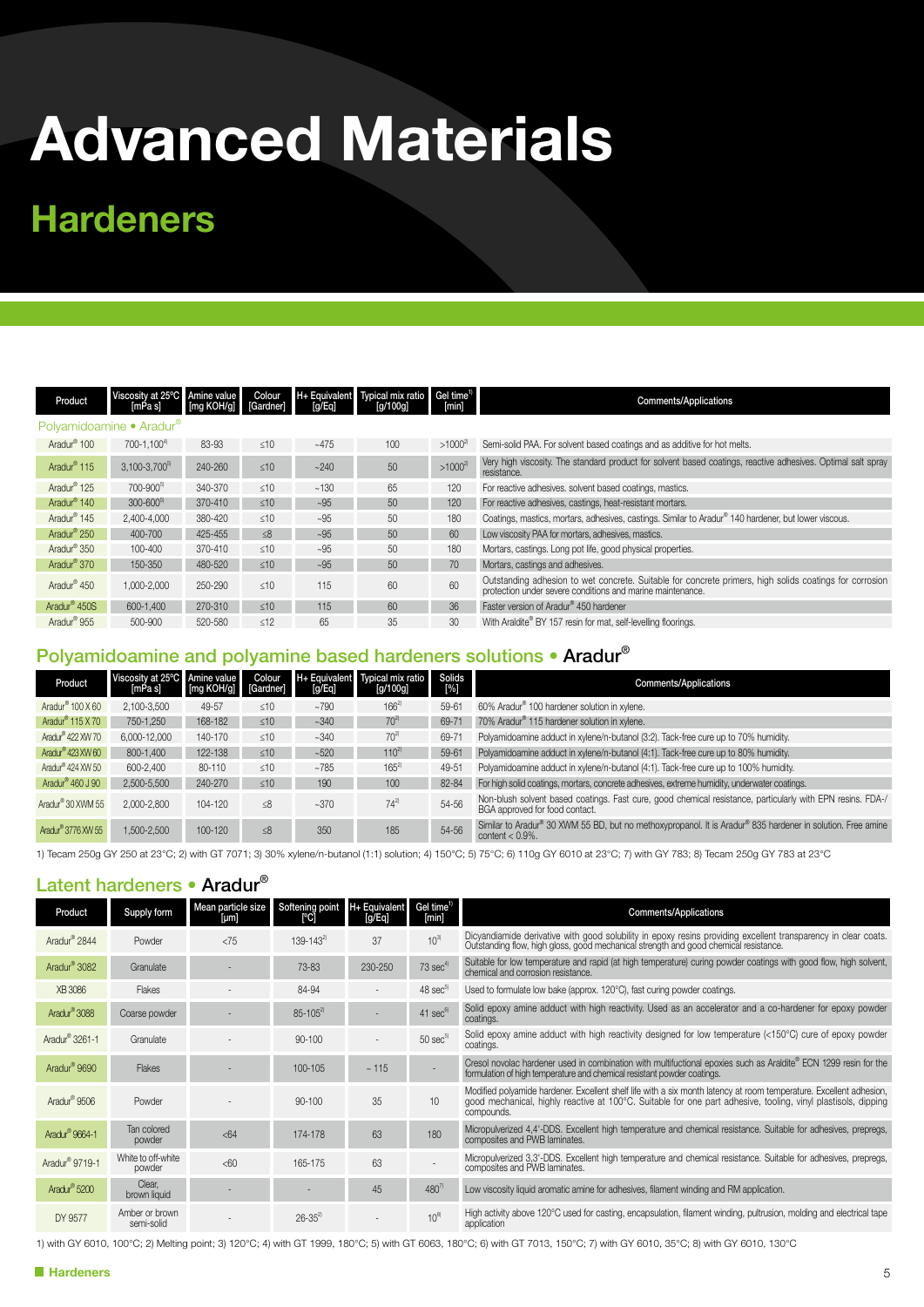## **Accelerators Additives**

#### **Accelerators**

| Product           | Viscosity at 25°C<br>[mPa s] | Amine value<br>[mg KOH/g] | Colour<br>[Gardner] | [g/Eg] | H+ Equivalent Softening point<br>[°C] | <b>Comments/Applications</b>                                                                                                                                                         |
|-------------------|------------------------------|---------------------------|---------------------|--------|---------------------------------------|--------------------------------------------------------------------------------------------------------------------------------------------------------------------------------------|
| Accelerator 960-1 | 120-250                      | 560-675                   | $\leq 8$            | ~20    |                                       | Tertiary amine accelerator for polyamine, polyamidoamines and anhydrides.                                                                                                            |
| Accelerator 2950  | 2.000-6.000                  | 640-700                   | <10                 | ~1.75  |                                       | Stable with all Aradur® hardeners. In type 1 EP/PAA same effect as Accelerator 960-1, but double the potifie.<br>Solventfree systems open to foot traffic in less than a day at 5°C. |
| Accelerator 3130  | $10-100$                     |                           | $\leq 3$            |        |                                       | Extreme, unique speeding of drying time (less than half an hour).                                                                                                                    |
| DT 3126-2         | Fine powder                  |                           | White               |        | $100 - 110^{2}$                       | Accelerator for hybrid, polyester/TGIC, polyester/Araldite® PT 910 additive and polyester/Araldite® PT 912<br>additive powder coatings.                                              |
| XB 5730           |                              |                           |                     |        |                                       | Latent microgel carried imidazole type accelerator with excellent resistance against shear forces.                                                                                   |
| DY 070            | $1 - 5$                      |                           | $\leq 3$            |        |                                       | Heterocylic amine. Used with anhydride hardeners to improve reactivity.                                                                                                              |

#### **Additives**

#### Crosslinker for powder coatings

| Product | Supply form         | Epoxy index<br>[Eq/kg] | Epoxy equiv.<br>[ɡ/Eq] | Melting point (DSC) | <b>Comments/Applications</b>                                                                                                          |
|---------|---------------------|------------------------|------------------------|---------------------|---------------------------------------------------------------------------------------------------------------------------------------|
| PT 710  | Pellets (dust free) | 8.80-9.80              | 102-114                | 84-98               | General purpose TGIC crosslinker in granules for the formulation of weatherable polyester powder coatings.                            |
| PT 810  | Pellets (dust free) | $9.3 - 10.00$          | 100-108                | 88-98               | TGIC crosslinker in low dust supply form suitable for high quality weatherable polyester powder coatings.                             |
| PT 910  | Granulate           | $6.50 - 7.10$          | 141-154                | $90 - 102$          | Multifunctional glycidylester crosslinker for TGIC free weatherable polyester powder coatings.                                        |
| PT 912  | Granulate           | $6.50 - 7.10$          | 141-154                | 82-96               | High quality multifunctional glycidylester weatherable epoxy crosslinker with higher functionality than Araldite® PT 910<br>additive. |

#### Matting agents for powder coatings

| Product   | Supply form   | Softening point<br>[°C] | Flash point<br>[°C] | <b>Comments/Applications</b>                                                                                                                                                                                                      |
|-----------|---------------|-------------------------|---------------------|-----------------------------------------------------------------------------------------------------------------------------------------------------------------------------------------------------------------------------------|
| DT 125-2  | Fine powder   | $59 - 71^{11}$          | $\geq$ 200          | Solid, wax-free, non-yellowing matting agent for epoxy/polyester hybrid and for polyester/Araldite® PT 810 additive powder coatings. The gloss range<br>covered is >35 for hybrids and >70 for Araldite® PT 810 based systems.    |
| DT 3329-1 | Coarse powder | $109 - 117^{2}$         | $\geq$ 200          | Wax containing matting agent for weatherable polyester as well as for epoxy/polyester hybrid powder coatings. The gloss range covered is >25 for<br>hybrids; >40 for polyester/Araldite® PT 810 based systems and >65 for polyest |
| DT 3330   | Fine powder   | $127 - 137^{2}$         | >250                | Solid, wax-free matting agent for weatherable, non-yellowing polyester powder coatings cured with Araldite® PT 912 additive in the gloss range 60-80<br>or for low gloss dry blend systems.                                       |
| DT 3360   | Fine powder   | $120 - 135^{2}$         | >250                | Solid, wax-free, non-yellowing matting agent for epoxy/polyester hybrid powder coatings in the gloss range 15-40.                                                                                                                 |

#### Additives for coatings

| Product | Supply form | Epoxy index<br>[Eq/kg] | <b>Flash point</b><br>[°Ċ] | <b>Comments/Applications</b>                                                                                     |
|---------|-------------|------------------------|----------------------------|------------------------------------------------------------------------------------------------------------------|
| DW 1765 | Paste       | $.20 - 1.60$           | >100                       | Mostly eliminates or greatly reduces exudation / blushing / tackyness and sensitivity to water (water spotting). |

1) ISO11357-3; 2) DIN 51920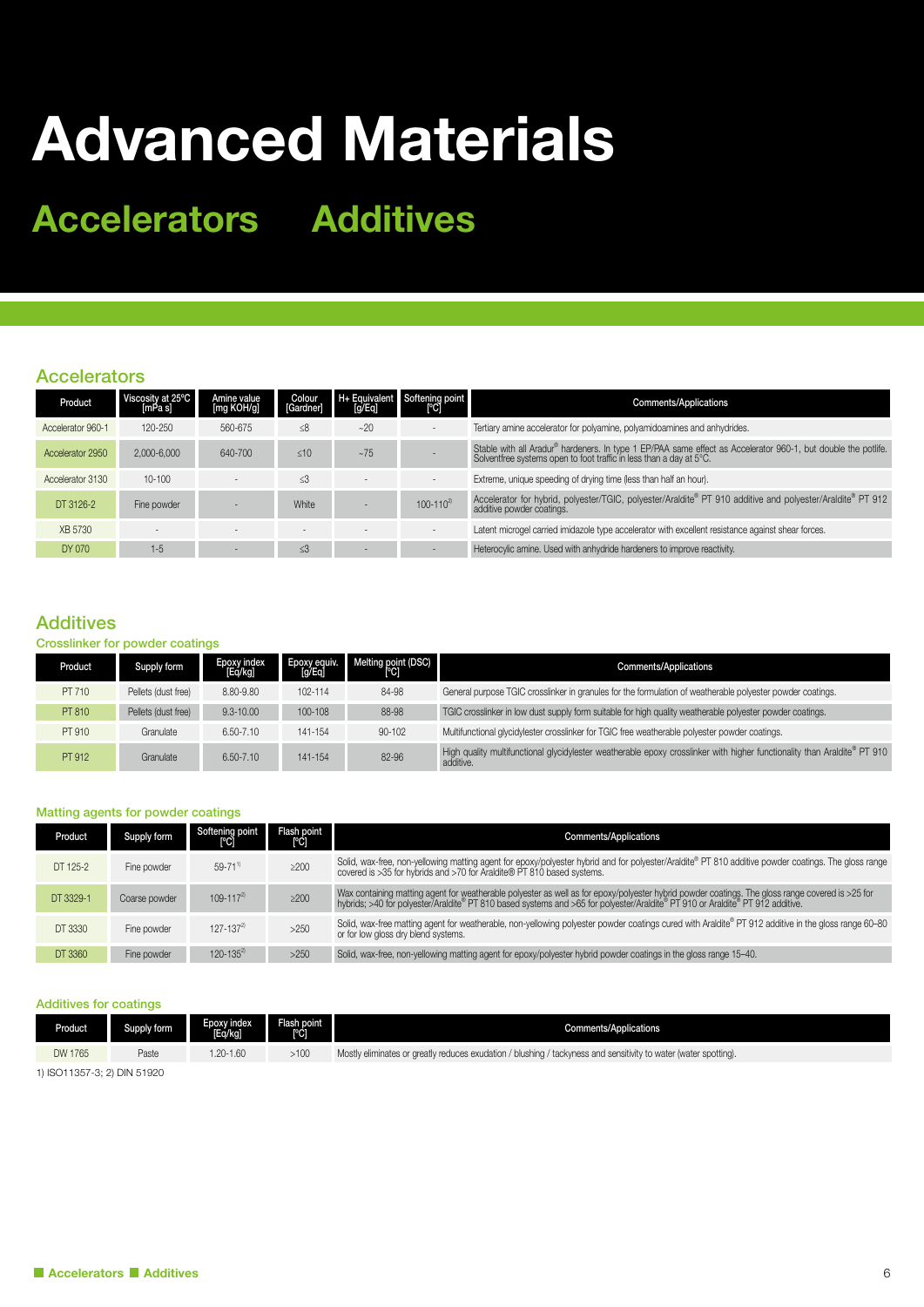## **Waterborne system**

### Waterborne System: Hardeners • Aradur®

| Product                      | Viscosity at 25°C<br>[mPa s] | Amine value<br>[mg KOH/g] | H+ Equivalent<br>[g/Eq] | Colour<br>[Gardner] | Solids<br>[°C] | <b>Comments/Applications</b>                                                                                                                                             |
|------------------------------|------------------------------|---------------------------|-------------------------|---------------------|----------------|--------------------------------------------------------------------------------------------------------------------------------------------------------------------------|
| Aradur <sup>®</sup> 35       | 19,000-35,000                | 100-120                   | $-380$                  | $\leq 6$            | $51 - 55$      | Polyamine adduct in water with fast low-temperature cure.                                                                                                                |
| Aradur <sup>®</sup> 36       | 4,000-7,000                  | 185-225                   | ~165                    | $\leq 6$            | 79-81          | Polyamine adduct in water with good handling and flow. Suitable for waterborne coating and ECC. High solid<br>content.                                                   |
| Aradur <sup>®</sup> 38       | 17.000-23.000                | 170-210                   | ~150                    | $\leq 6$            | 79-81          | Polyamine adduct in water with good handling and flow. Suitable for waterborne coating and ECC.                                                                          |
| Aradur <sup>®</sup> 39       | 12,000-20,000                | 120-140                   | ~2335                   | $\leq 5$            | 49-51          | Polyamine adduct in water with long pot life, fast cure. (Not recommended with solid resin).                                                                             |
| Aradur <sup>®</sup> 429 Z 75 | 10,000-20,000                | 210-240                   | ~190                    | $\leq 10$           | 74-76          | Polyamidoamine adduct in ethanol/sopropanol/Shellsol A (2:2:1).                                                                                                          |
| Aradur <sup>®</sup> 435      | 13.000-23.000                | 160-200                   | ~250                    | $\leq 10$           | 49-51          | Polyamidoamine adduct in water for waterborne coatings and adhesives.                                                                                                    |
| Aradur <sup>®</sup> 340      | 18,000-23,000                | 155-175                   | $-210$                  | $\leq 12$           | 49-51          | Polyamidoamine in water with particularly good adhesion and flexibility.                                                                                                 |
| Aradur <sup>®</sup> 3985     | 2,000-6,000                  | 170-210                   | ~265                    | $\leq 6$            | 54-56          | Modified polyamine adduct in water. Suitable for flooring and mortar.                                                                                                    |
| Aradur <sup>®</sup> 3985S    | 4,000-8,000                  | 200-250                   | $-210$                  | $\leq 6$            | 54-56          | Similar to Aradur <sup>®</sup> 3985 hardener, fast cure. Suitable for flooring and mortar.                                                                               |
| Aradur <sup>®</sup> 3986     | 15,000-35,000                | $90 - 110$                | ~15                     | $\leq 6$            | $39 - 41$      | Modified polyamine adduct in water for the formulation of water-based coatings for application to mineral and<br>metallic substrates. No flash rust inhibitor necessary. |
| Aradur <sup>®</sup> 23919    | 110.000-145.000              |                           | $-355$                  | light yellow        | $26 - 30$      | Polyamidoamine aqueous dispersion for ambient cure with Araldite® GY 23919 resin in 1:1 mix ratio for<br>multipurpose concrete coating applications.                     |

#### Waterborne System: PU flooring • Arathane®

| Product         | <b>Epoxy index</b><br>[Eq/kg] | Epoxy equiv.<br>[g/Eq] | Viscosity at 25°C<br>[mPa s]         | Colour<br>[Gardner] | Solids<br>[%] | <b>Comments/Applications</b>                                                                                                                                                                  |
|-----------------|-------------------------------|------------------------|--------------------------------------|---------------------|---------------|-----------------------------------------------------------------------------------------------------------------------------------------------------------------------------------------------|
| PY 340-2        | 5.50-5.80                     | 172-182                | 6,000-8,000                          | $\leq 3$            | 100           | Dispersible in water, non-crystallizing. Used for waterborne coating and ECC.                                                                                                                 |
| PZ 323          | 4.00-4.50                     | 222-250                | Slightly thixotropic                 | white               | 75-78         | Aqueous dispersion of polyfunctional EPN resin with good abrasion resistance, toughness and chemical resistance.<br>Used for coatings, adhesives, fiber-sizing, textiles and paper treatment. |
| PZ 756/67       | $-3.55$                       | ~282                   | $\sim$ 5000 at 20 °C.<br>thixotropic | white               | 66-68         | Aqueous dispersion of liquid non-crystallizing resin.                                                                                                                                         |
| PZ 3901         | $1.77 - 1.98$                 | 505-565                | 7.000-20.000                         | white               | 53.5-56.5     | Aqueous dispersion of Type-1 solid resin <sup>2</sup> . Used for coatings, adhesives, fiber-sizing, textiles and paper treatment.                                                             |
| PZ 3907-1       | $0.45 - 0.57$                 | 1,800-2,200            | 8,000-20,000                         | white               | $52 - 55$     | Aqueous dispersion of Type-7 solid resin <sup>2</sup> . Used for coatings, adhesives, fiber-sizing, textiles and paper treatment.                                                             |
| PZ 3921         | 1.47-164                      | 610-680                | $250 - 450$                          | white               | 49-51         | Formulated waterborne epoxy emulsion designed for ambient temperature curing coatings in combination with a<br>carboxyl-functional acrylic latex or waterborne amine Hardeners.               |
| <b>ECN 1400</b> | 4.00-4.50                     | 220-250                | 900-1.500                            | white               | $39 - 41$     | Aqueous dispersion of polyfunctional ECN resin with improved adhesion, temperature and chemical resistance.<br>Used for coatings, adhesives, fiber-sizing, textiles and paper treatment.      |
| GY 23919        | $3.08 - 3.28$                 | 305-325                | 20,000-30,000                        | white               | 60-66         | Aqueous dispersion for ambient cure with Aradur 23919 hardener in 1:1 mix ratio for multipurpose concrete coating<br>applications.                                                            |

1) 23°C; 2) in water and 2-propoxyethanol